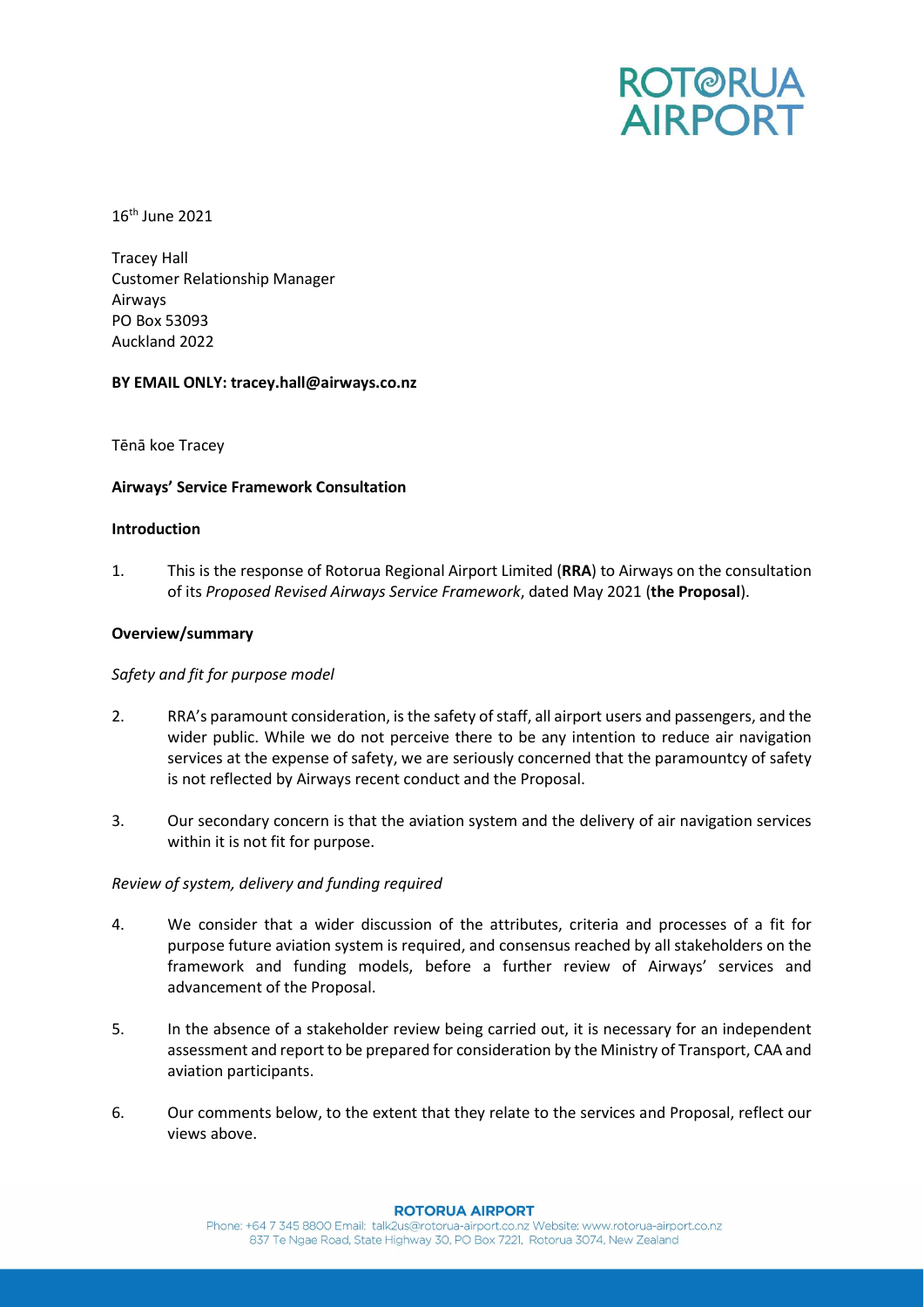

# Funding and costs

- 7. RRA supports the efficient delivery of all air navigation services. We do not consider that crosssubsidisation is occurring as suggested by the Proposal. We also consider that it is inappropriate to shift the costs of services from the service users (aircraft operators and passengers) to airports and their shareholders. In RRA's case, such cost shifting would result in:
	- (a) More complex cost recovery mechanisms; and
	- (b) Potentially, a significant burden on our Council shareholder and result in socialisation of costs to rate-payers, without a corresponding benefit to each individual.
- 8. Further, in recognition of the joint obligations under the Health and Safety at Work Act, we consider that any attempt to transfer such costs to a single party (an airport) is unfair and disproportionate. This is particularly evident when consideration is given to who benefits from the services (aircraft operators and passengers) and that these aircraft operators are a PCBU with equal or greater safety obligations when operating aircraft at airports.
- 9. Airports are also essential infrastructure of provincial New Zealand, ensuring social connectivity and economic development of the individual regions and nation as a whole. Air navigation services are critical to airport operations and the ability to maintain essential transport services. Unfortunately, regional airports such as Rotorua have high (and increasing) operating and maintenance costs without the passenger volume and economies of scale of the main trunk airports. Forcing further operating costs on regional airports, without an appropriate recovery mechanism, exacerbates the financial challenges regional airports face.

### Base services and contestable services

- 10. Rotorua airport is a Category B, Regional Attended Airport. Services provided by Airways include:
	- (a) Approach Control Services under a statutory monopoly;
	- (b) Area Control Services under a statutory monopoly;
	- (c) Aerodrome Control Services/Air Traffic Control services under a quasi-statutory monopoly;
	- (d) Aerodrome Visual Navigation Aid Services.
- 11. These services are necessary to Rotorua and are required by CAA. The recent aeronautical study confirms this. These services are also provided to main trunk airports. Any distinction between base and so called contestable services, and the mechanisms for funding them should consistently apply to all airports to ensure equality and fairness (both as compared between various regional airports and between main trunk and regional airports).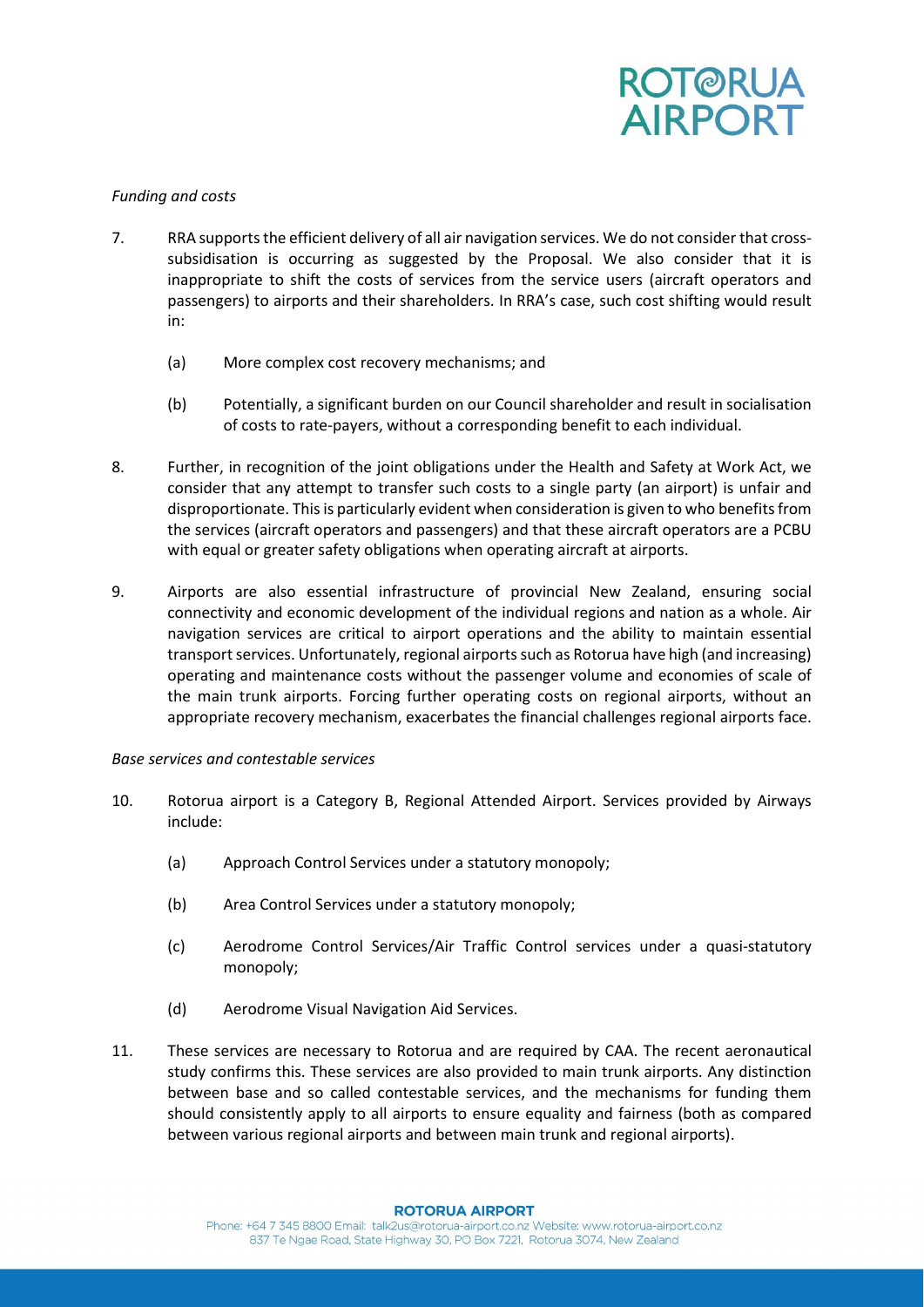

### Service principles

- 12. The Proposal contains three service principles which Airways intends on using to determine whether a service should be included within the Service Framework.
- 13. We consider that express reference and recognition should be made to the Health and Safety at Work Act and participants' duties and obligations to eliminate or minimise risks so far as reasonably practicable and to consult, coordinate and cooperate on the management of shared risks. Recognition of these duties reflects that participants are required to comply not just with the CARs, but also the more general health and safety regulations.

# "Customer strategy"

- 14. Airways claims to be committed to "customer centricity". Commitment to this goal requires Airways to recognise that, in addition to the statutory monopoly for the provision of approach and area control services, it has an effective monopoly over the provision of Aerodrome Control Services.
- 15. Any change to funding, or an attempt to shift costs from one participant to another, must recognise:
	- (a) the monopolistic nature in which the services are delivered;
	- (b) the social and economic benefits of the services;
	- (c) the regulatory requirement for the services and participants' health and safety obligations;
	- (d) the participants' relative benefits from the services and their ability to recover the cost of services;
	- (e) the appropriate cost of services and return on investment for a monopolistic provision of critical services.
- 16. If Airways has a genuine desire to be customer centric, it too should be:
	- (a) seeking to be as efficient as possible and remove unnecessary costs from the provision of services (but not at the expense of safety or service levels/performance);
	- (b) advocating for a wider system review; and
	- (c) advocating for an unbundling of the services, infrastructure and data to ensure that genuine contestability and competition can be established for the provision of services in an efficient manner.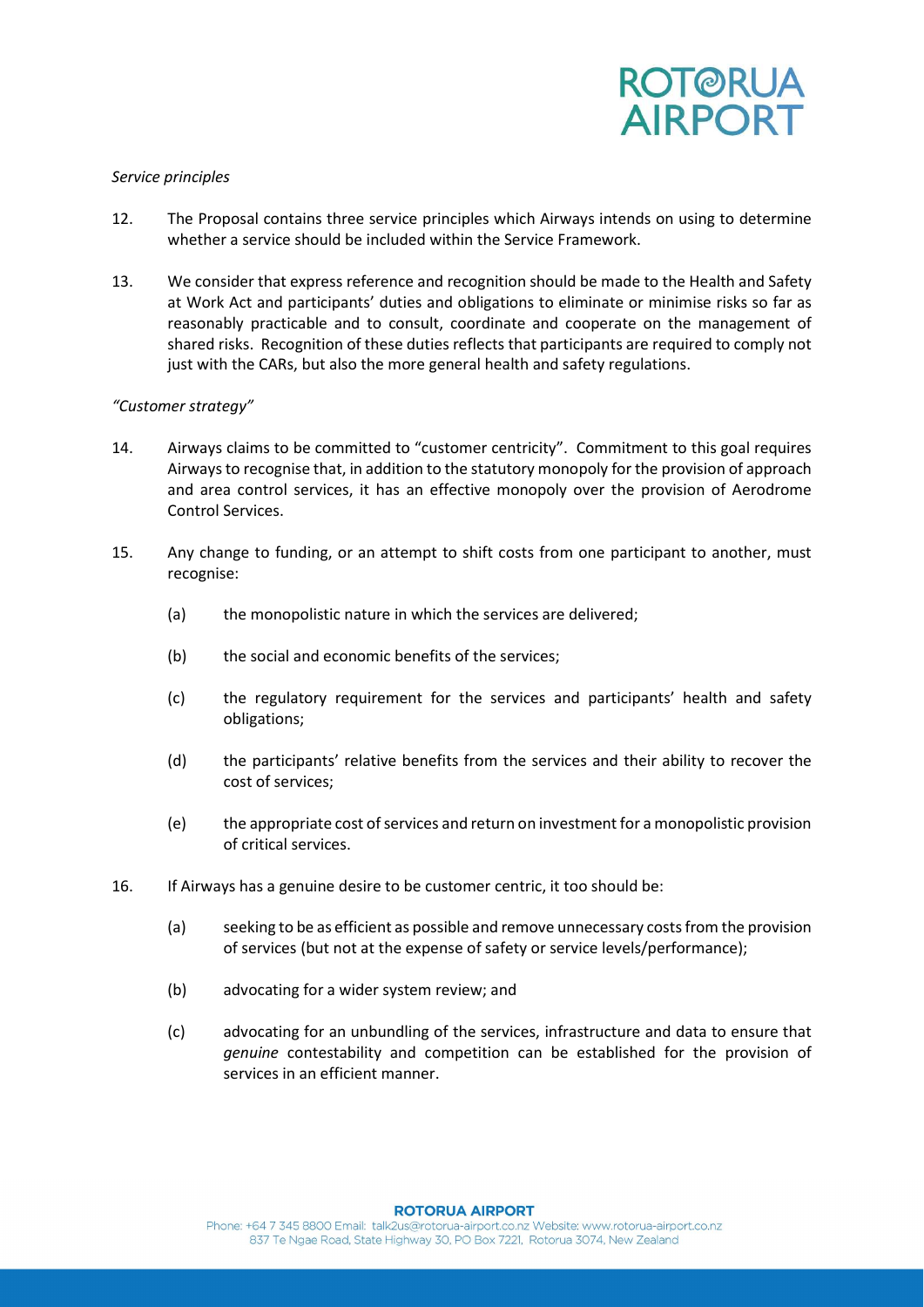

# Consultation Questions

Consultation question 1: What role do you see Airways playing in the recovery of the aviation sector, and how can [Airways] support [RRA] in that process?

- 17. Airways should be supporting airports (and all participants) to recover from the current challenges within the industry.
- 18. The most effective means of Airways providing this support is through displaying a genuine desire to be a service partner to airports and acting in the best interests of all aviation participants.
- 19. We do not consider ATC Services to be genuinely contestable. Airways has an effective monopoly on their provision. With current regulatory settings it is understood to be extremely difficult for any other party to enter the New Zealand market for the provision of ATC Services.
- 20. Assuming another service provider desired to enter the market and obtained regulatory approval, they would require the support of Airways and provision of various information and data. If Airways genuinely wishes to lead and support the aviation sector, it should be taking urgent steps to implement these changes, or at the very least, supporting wider industry consultation on its implementation.
- 21. Additional measures Airways could take include:
	- (a) recognising its legal and moral duty to supply 'contestable services';
	- (b) recognising the economic importance of airports to provincial New Zealand and Airways' role in ensuring (through the provision of services) that these airports operate safely, efficiently and sustainably;
	- (c) recognising that 'contestable services' (assuming they are not cost prohibitive) are necessary and reasonable for participants to comply with their duties under the CARs and Health and Safety at Work Act;
	- (d) treating all airports and participants fairly and equally, and taking a consistent approach to the provision and funding/payment of services.

Consultation question 2: Do you have any comments on [Airways'] timeline for consultation, and in particular, on the implementation of a new Service Framework?

22. As noted above, we consider that a full system review is required to reimage the roles of system participants and the delivery of services. Implementation of any Service Framework should not occur until a full review has been carried out.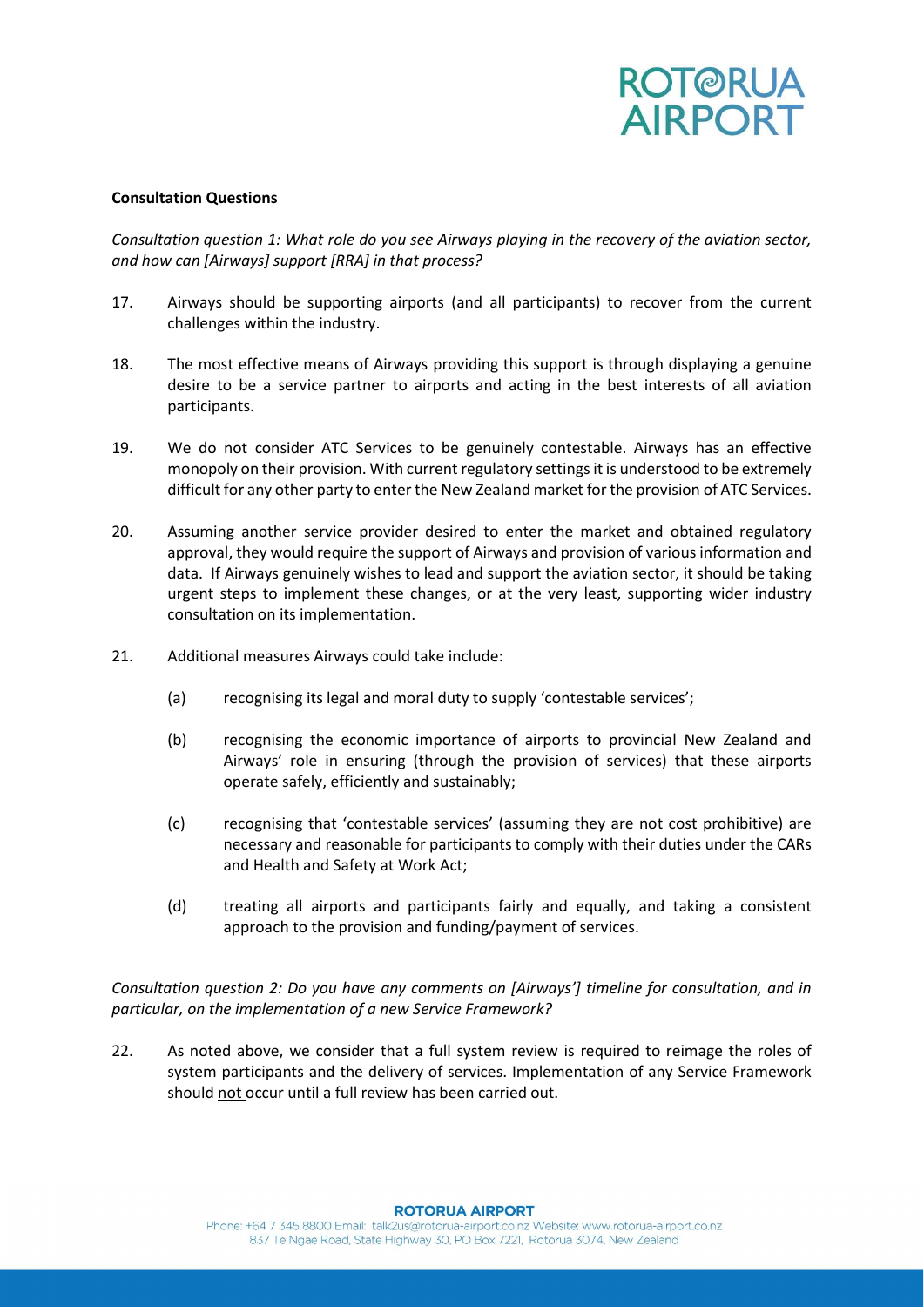

Consultation question 3: What objectives do you think should guide the development of the Service and Pricing Frameworks?

- 23. Further development and implementation of the Service and Pricing Frameworks should be suspended pending the necessary review. The objectives of both the requested review and the Frameworks are likely to be similar though:
	- Safety;
	- Operational efficiency;
	- Promotion of competition;
	- Transparency and information sharing;
	- Equality and fairness;
	- Economic benefits and provincial growth considerations.

Consultation question 4: Do you agree with [Airways'] proposal to distinguish between contestable services and statutory monopoly services?

- 24. We do not consider there to be a genuine distinction at present. ATC Services are not actually contestable – there is no other service provider and Airways has the ability to maintain barriers to entry which prevent any competition for the provision of contestable services.
- 25. If Airways is going to maintain that there is a distinction, then it must ensure that it is more than a legislative distinction and take steps to ensure that the theoretical distinction between monopoly and contestable services is a practical reality.
- 26. Overall, we do not accept there is a practical distinction between the provision of contestable and monopolised services. If there were, and airports had the ability to choose an alternative provider of contestable services, then we would acknowledge the distinction.

Consultation question 5: Do you support the direct charging to airports for Aerodrome Services? Do you agree that if contestable services and statutory monopoly services are distinguished in the way we have proposed, the former should be excluded from the Pricing Framework?

- 27. No. Aerodrome/ATC services are not distinguishable from Area and Approach control services – all are necessary and reasonable to ensure the safe and efficient operation of airports and aircraft.
- 28. We do not support direct charging given the various parties benefiting from ATC Services, the challenges posed by cost recovery and the lack of any distinction between the provision of services.
- 29. If there were a genuine distinction, and competition for the provision of contestable services, then direct charging may be appropriate and necessary.

### **ROTORUA AIRPORT**